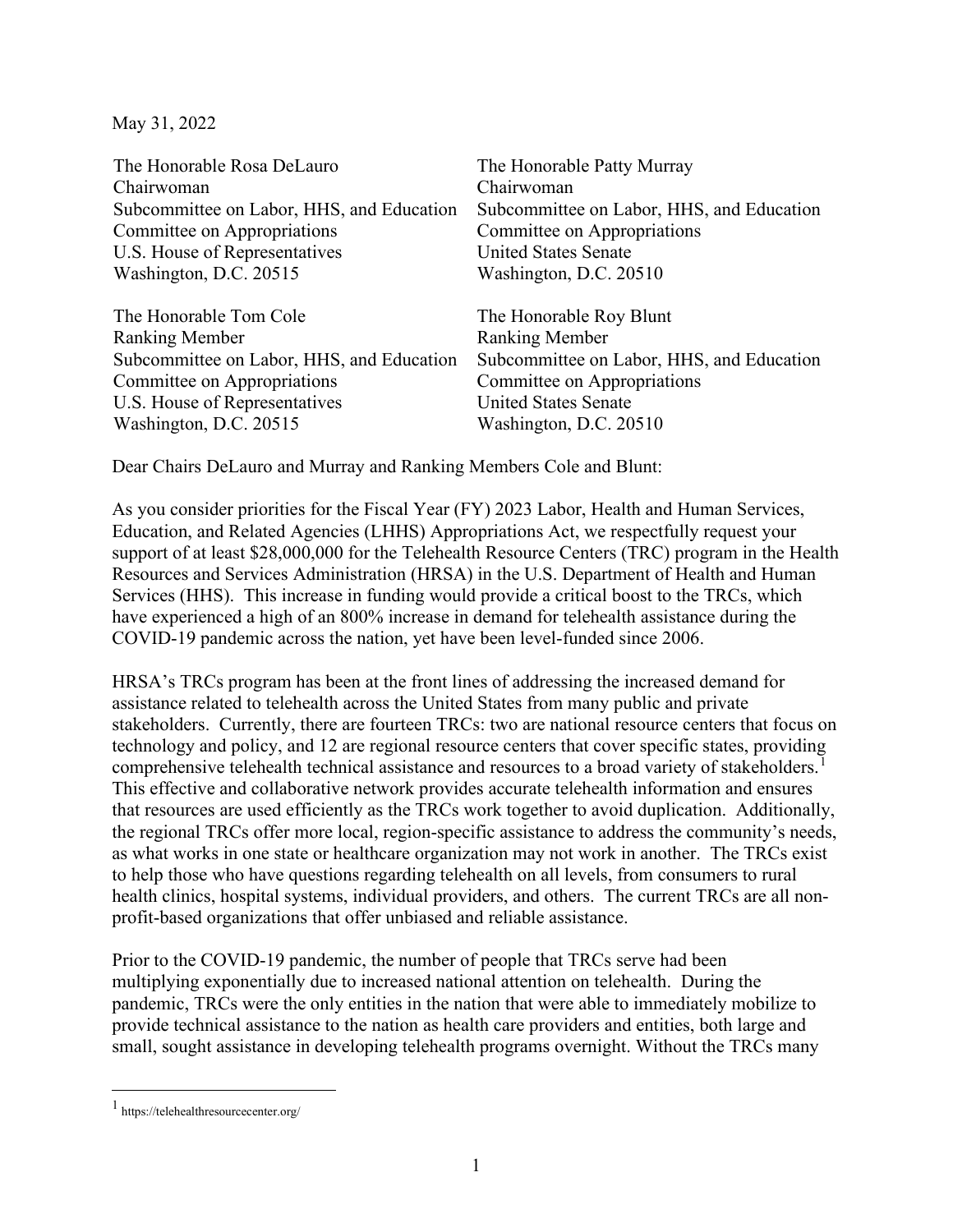telehealth efforts launched in response to the pandemic would have failed or been slow to start up, placing services to patients in jeopardy. Federal and state officials also reached out to the TRCs as they were the only entities with the depth and experience around technology, program operations, policy and all aspects related to telehealth use and implementation. Beyond the ability to provide technical assistance, the TRCs have been invaluable to the federal government for providing insight and data on how telehealth is being administered, concerns that have arisen and more regional and local reactions to it. As entities that are both regional and national, the TRCs have a direct pulse on the telehealth needs of the nation. The TRCs are able to spot trends on how telehealth is being used, what policy issues are raising concerns, what research is taking place given their deep ties and relationships on the national, state and local levels. Nearly half of the TRCs are associated with universities and are familiar with research taking place. Quite simply, the TRCs are where people go to ask telehealth questions, and they are then able to assess what are matters of concerns and issues that are being raised. This information is invaluable to the federal government as it decides the future of telehealth policy in the nation.

Although there was a recent one-time, one year allocation from the CARES Act in March 2020 of just under \$12 million provided to the TRCs that resulted in each TRC receiving \$828,000, that has since expired. HRSA's increasingly critical TRCs program has not had an increase in federal funding since 2006 and is one of the most under-funded federal telehealth programs. Under current funding, each TRC only receives \$325,000 annually (not counting the one-time federal COVID-19-related increase that has expired). This support has not been adequate to meet the nation's significantly increased needs and demands for telehealth assistance and one time funding does not allow the TRCs to sustainably provide high quality technical assistance and assemble resources. Lack of sufficient funding is creating a strain on TRCs' ability to keep wages in line with inflation and many are losing experienced staff to the private sector.

Current staffing levels are not enough to meet the demand for telehealth assistance that is critical to respond to as telehealth becomes more integrated into our health care system. Experienced staff have been retiring or leaving the TRCs as the demands have increased with no comparable increase in funding. It is uncertain how the TRCs will be able to continue to function if additional funds are not provided. The nation would lose a key player in ensuring telehealth is deployed effectively across the nation.

The TRCs program needs at least \$28,000,000 in FY23 to ensure that each TRC (regional and national) can receive at least \$2,000,000. We greatly appreciate the bipartisan efforts made by U.S. Reps. Abigail Spanberger (D-VA-07), Dusty Johnson (R-SD-At Large) and Dan Meuser (R-PA-09) to add \$5 million to the baseline appropriation for the TRCs in the FY22 budget that unfortunately did not appear in the final budget. We also ask that the statutory requirement that TRCs be non-profits also be placed back into law. This language was taken out in the CARES Act with no explanation. To maintain the integrity of the TRC work as unbiased purveyors of technical assistance, we feel it is vital this language be added back. We ask that for FY23, the increase to the TRC budget be added to ensure that the telehealth questions and issues can continue to be addressed by the most knowledgeable and unbiased experts the nation has.

Thank you for your consideration of this important request.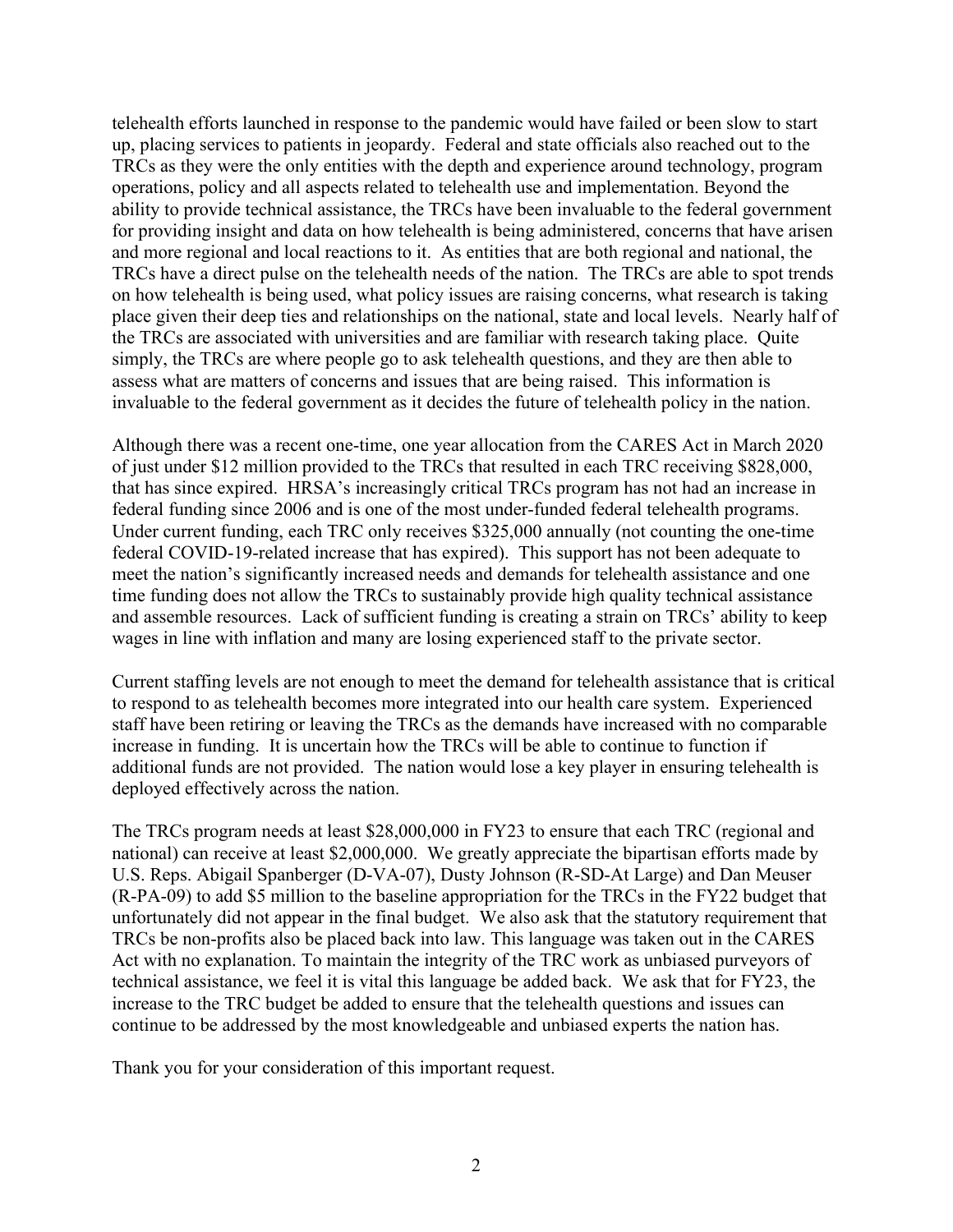Sincerely,

The AIDS Institute Allergy & Asthma Network Alliance for Connected Care Alpha Medical ALS Association American Academy of Family Physicians American Academy of Home Care Medicine (AAHCM) American Academy of Pediatrics American Academy of Physical Medicine & Rehabilitation American Association for the Study of Liver Diseases American Clinical Neurophysiology Society American Dental Education Association American Foundation for Suicide Prevention American Health Information Management Association (AHIMA) American Society of Pediatric Nephrology American Telemedicine Association American Urological Association Array Behavioral Health ATA Action AXYS Bearden Consulting Bicycle Health CACNA1A Foundation California Telehealth Network Carium, Inc. The Center for Rural Health Innovation Center for Telehealth, University of Mississippi Medical Center Centering Healthcare Institute Child Neurology Foundation Coalition for Headache and Migraine Patients (CHAMP) College of Healthcare Information Management Executives (CHIME) Connected Health Initiative Connected Health (Peer Reviewed Telehealth Journal) Convenient Care Association Dogtown Media Eleanor Health Gaucher Community Alliance The Global Telemedicine Group The Hargan Group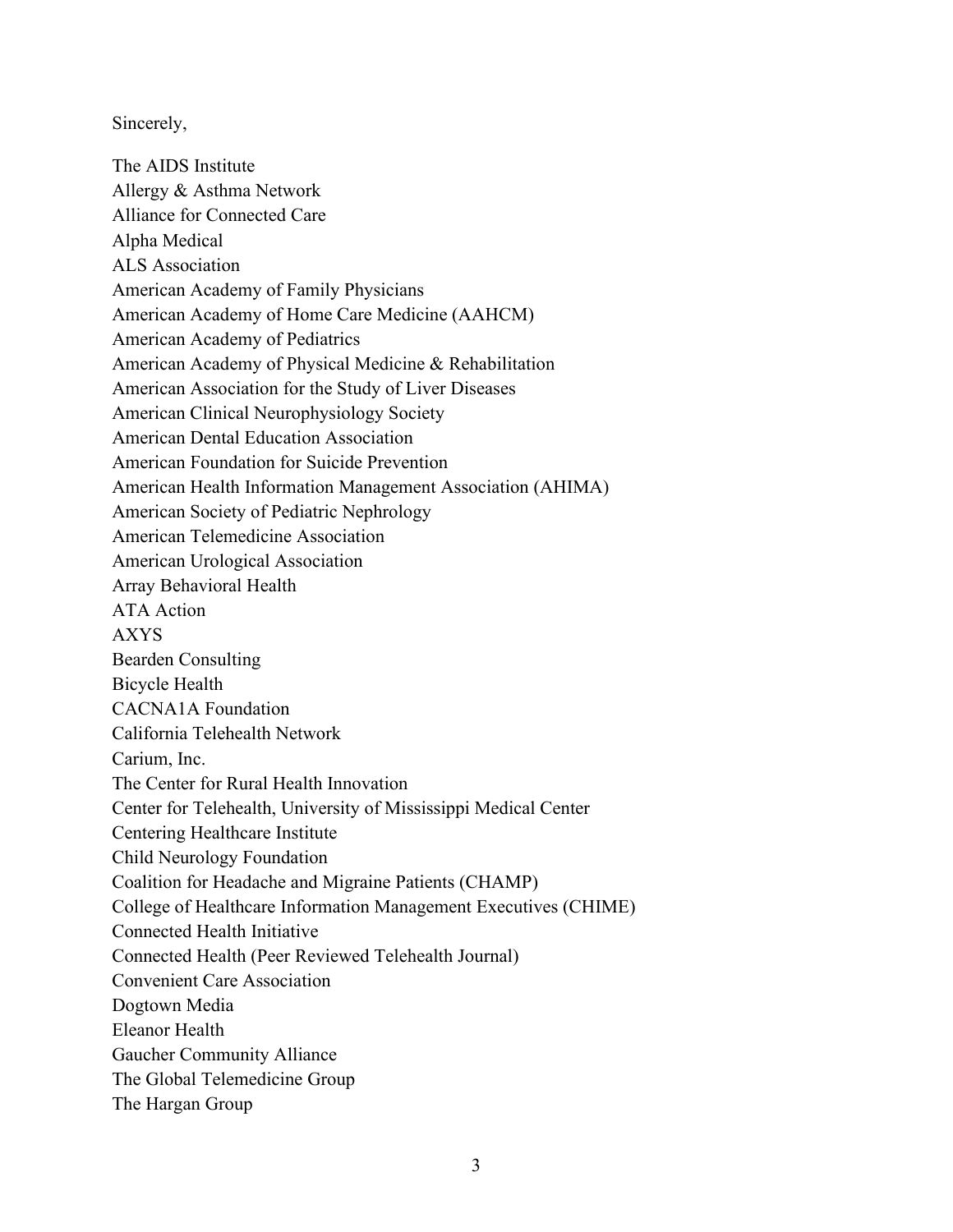Hemophilia Federation of America HD Reach **HIMSS** HiTalk International Foundation for AiArthritis International OCD Foundation Johns Hopkins Medicine Kohnlinq, Inc. LeadingAge Life365, Inc. LUNGevity Foundation Medical Care Development, Inc. Medical University of South Carolina, Center for Telehealth MedStar Health Miles for Migraine MN HIMSS Monebo Technologies, Inc. Mount St. Mary's University, Los Angeles National Association of Pediatric Nurse Practitioners National Health IT Collaborative for the Underserved National Rural Health Association **OCHIN** Partnership to Advance Virtual Care Patient Access Network (PAN) Foundation Pennsylvania Office of Rural Health Population Health Analytics Association Incorporated Public Health Institute Reconnected4Health Rhinogram, Inc. Society of General Internal Medicine Society of Pediatric Nurses Superficial Siderosis Research Alliance Syngap1 Foundation Teladoc Health Telehealth Alliance of Oregon TWG University of Delaware University of Hawai'i System University of New Mexico Center for Telehealth University of Virginia (UVA) Health